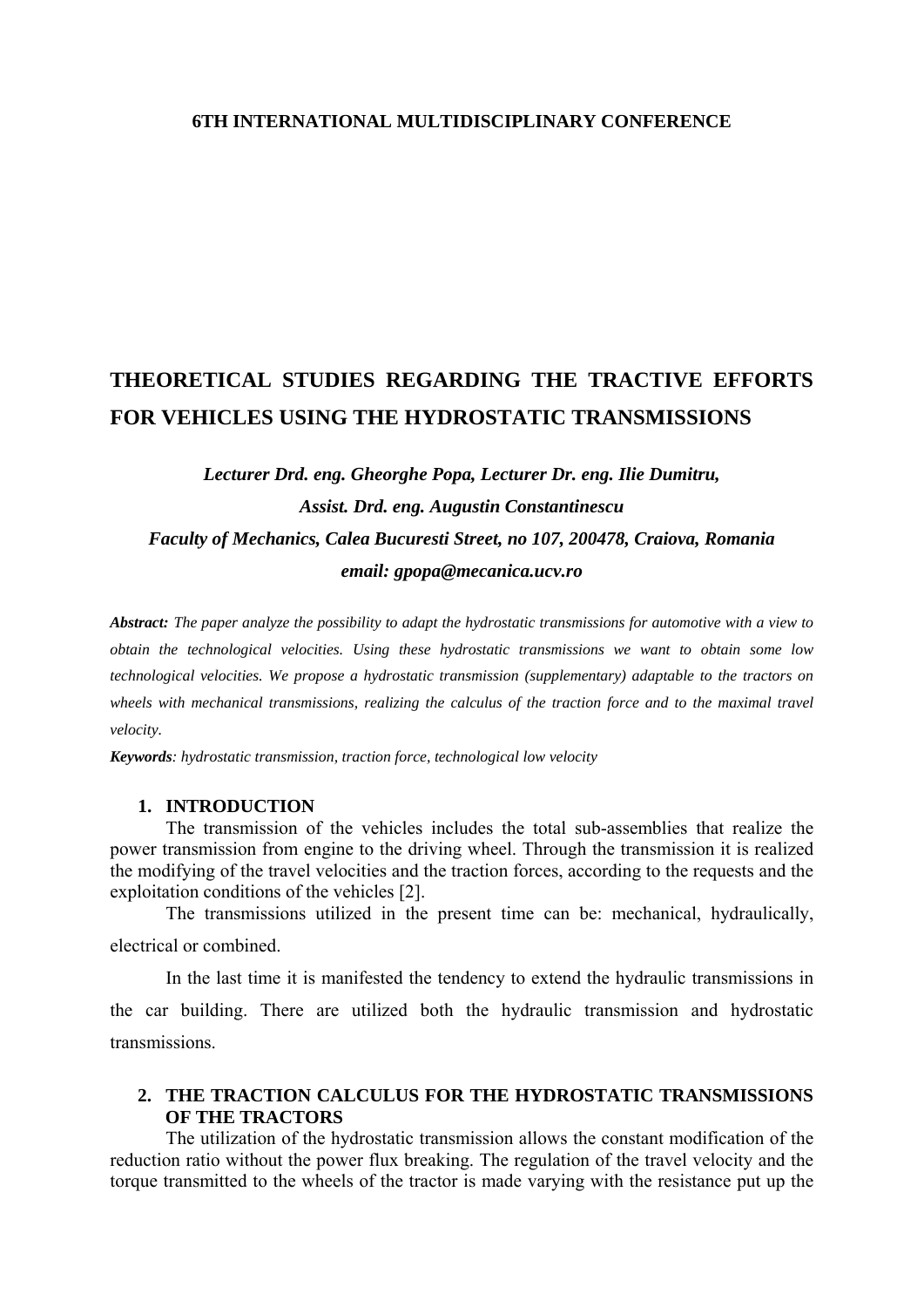aggregate and through different kind of automatic regulators, which realize two basic characters of service [1]:

- constant power working,  $P = ct$ ;

- constant velocity working,  $v = ct$ ;

 The first character of service is more economical, because the tractor can work all the time at the rated capacity, with lower fuel consumption, while the traction force and the travel velocity are variables.

 The second character of service is used to some kind of works that need a constant velocity, by instance to plant seedlings. This regimen is characterized by variables traction forces and constant velocity, which means that the necessary power to be variable. The tractor engine works in different partial loads characters of service characterized by specifically consumptions higher than the first character of service.

 The power, forces and velocities indicators for the hydrostatic transmission are determined with four groups of parameters. These parameters characterize [2]:

- a) the dimensions (the capacity of the pump and the hydraulic engine, the active surface of the force cylinder);
- b) the load of force (the maximal difference or the pressure difference;
- c) the load of velocity (the maximal fluid discharge);
- d) the economicity (the overall efficiency).

The most important quality of the hydrostatic transmission - the progressive regulation of the velocity - limit the level of the transmitted power in some cases. It will be examined the most simple hydrostatic transmission that consist in a pump and an engine.

For the simplification, we consider that  $\eta_1$ ,  $\eta_2$ ,  $\eta_1$ ,  $\eta_2$ ,  $\eta_1$ ,  $\eta_2$ ,  $\eta_2$ , have constant values,  $Q_1 = Q_2 = Q$  and  $\Delta p_1 = \Delta p_2 = \Delta p$ , where:

- $\eta_{1v}$ ,  $\eta_{2v}$ ,  $\eta_{1m}$ ,  $\eta_{2m}$ ,  $\eta_{1}$ ,  $\eta_{2}$  are, respectively the volumetric efficiency of the pump, the volumetric efficiency, mechanical efficiency of the pump, mechanical efficiency, the pump efficiency and the overall efficiency of the hydraulic engine;
- *Q1* and *Q2 -* the pump delivery, respectively the fluid discharge into the hydraulic engine, in  $\text{cm}^3/\text{min}$ ;
- $\Delta p_1$  and  $\Delta p_2$  the differential pressure between the output and input of delivery line for the pump, respectively of the hydraulic engine, in  $\text{d}a\text{N/cm}^2$ .

The work of this hydrostatic transmission is represented in fig.1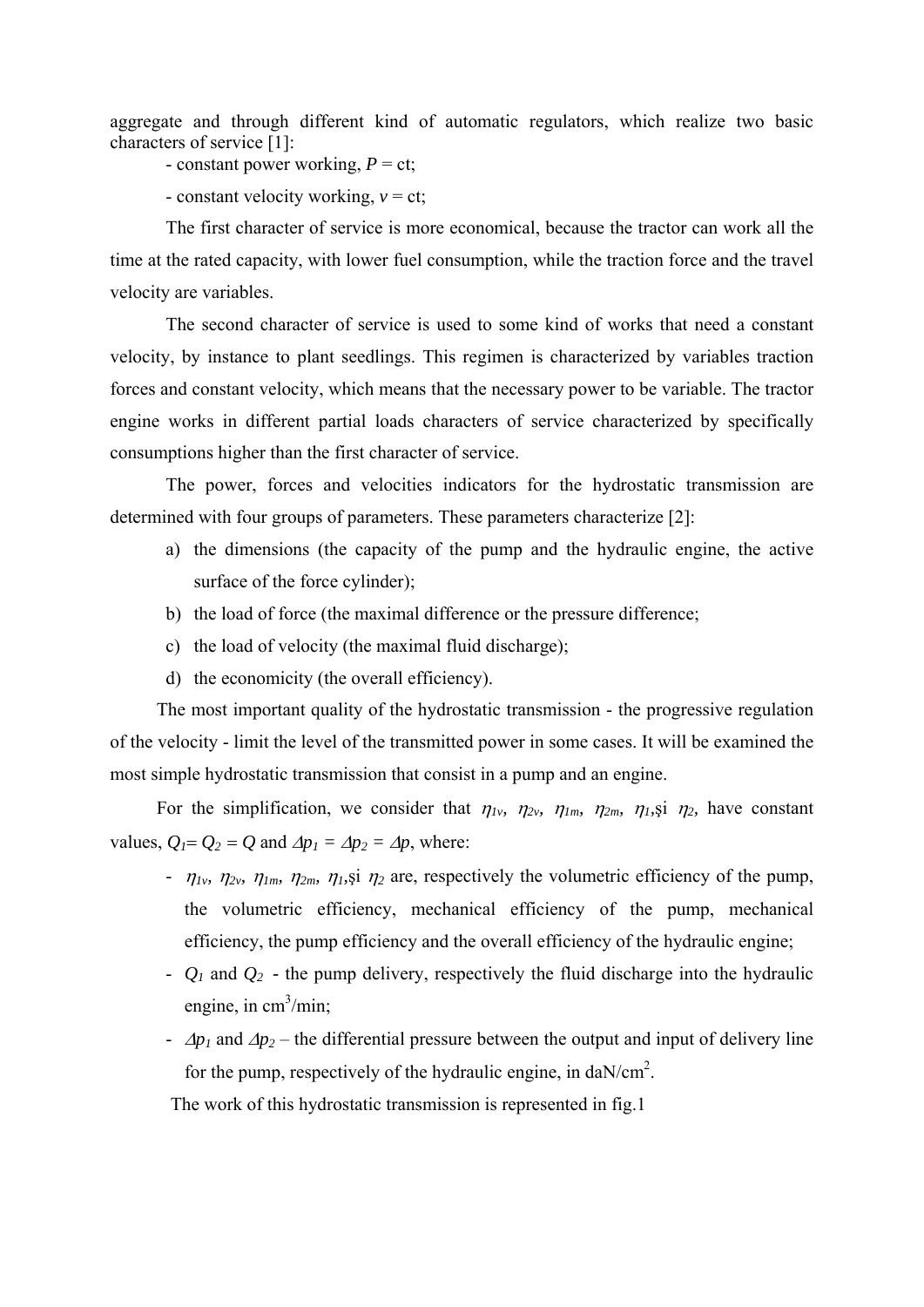

Fig.1. The working pf the hydrostatic transmission

In the first quadrant is represented the possible running of the pump working, limit by the maximal difference of the pressure  $p_{max}$  and the maximal capacity  $Q_{max}$  of fluid. For every point placed in the pump running area is correspondent a determinate power, the maximal power being in A point.

$$
P_{1\max} = \frac{\Delta p_{\max} Q_{\max}}{6 \cdot 10^5 \eta_1} \text{ [kW]} \tag{1}
$$

The pumps with regulation give some constant power  $P_l$  lower than  $P_{lmax}$  into a range determinate by the fluid capacity.

The quadrant II represents  $M_2$  varying with  $\Delta p$  for different values of  $q_2$ , where:

$$
M_2 = \frac{\Delta p_2 q_2 \eta_{2m}}{2 \cdot 10^5 \pi} \text{ [daNm]}
$$
 (2)

represent the torque at the output axle of the hydraulic moment, and  $q_2$  is the capacity of the hydraulic moment, in cm<sup>3</sup>/rot. For the regulation by steps, for each  $\Delta p$  value will be at least the same values for each existing step *q2*.

 In the III quadrant it is traced the area of the running work of the hydraulic motor and for the all hydrostatic transmission ( $M_2$  torque varying with  $n_2$ ), where  $n_2$  is the speed at the output axle of the hydraulic motor. Running without regulation pump, the regimens area of the motor without regulation, corresponding to a constant speed, is a straight line  $M_{2max} = ct$ . In the case of the motor without regulation with regulation pump, to the maximal power  $P_{1max}$ correspond only one running work of the motor  $(A_1 \text{ for } q_2 \text{'} \text{ and } A_2 \text{ for } q_2 \text{'})$ . For lower values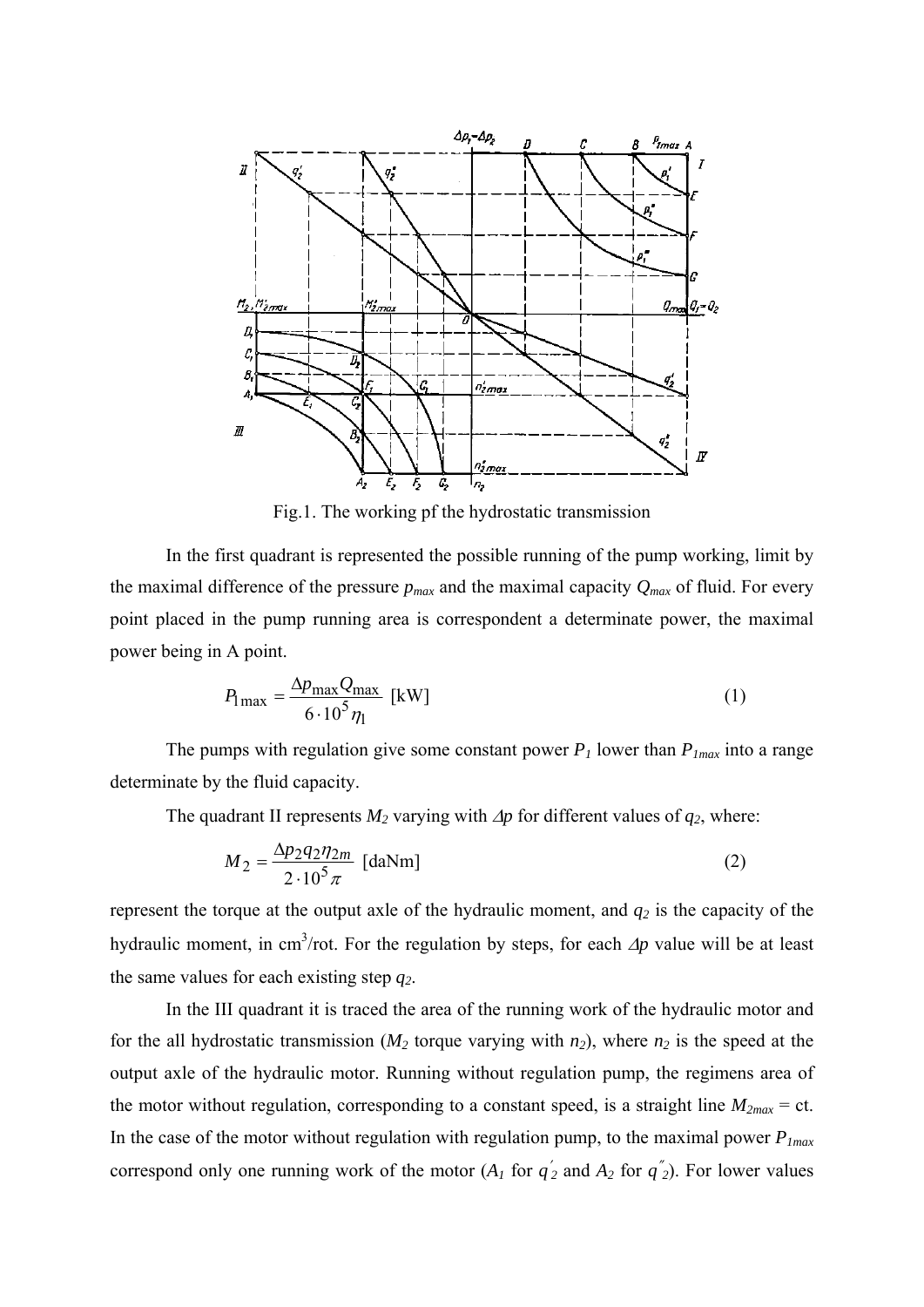for the power  $P_1$  correspond variations varying with a hyperbola in the area of running work of the motor.

In the IV quadrant is traced the variation for the speed  $n_2$  varying with the capacity  $Q$ . Through the progressive regulation of the hydraulic motor capacity it correspond a range to the  $n_2$  speed variation, limit by the radius  $q_2$  and radius  $q_2$ .

 In the figure 2 is presented the simplify traction characteristic of the tractor with hydrostatic transmission (on the abscissa is the traction force  $F_t$ , in daN and on the ycoordinate is the travel velocity of the tractor, in  $m^2/s$ ).



Fig. 2 The traction characteristic of the tractor with hydrostatic transmission

The running work is restricted by the right lines  $F_{tmax} = ct$ ,  $v_{max} = ct$  and also by the hyperbola ABC, that correspond to the sum load of the motor.

The right line  $F_{tmax}$  = ct is determined by the maximal torque al the driving wheels, restricted up to the maximal value of the difference of the pressure  $p_{max}$ . Also the value  $F_{max}$ is connected to the adherence possibilities of the tractor and gives with the value  $F_m$  a ratio, which characterize the traction force reserve.

## 3. **SUPPLEMENTARY HYDROSTATIC TRANSMISSIONS FOR TRACTORS**

The figure 3 presents the sheet of an hydrostatic transmission that can be adapt for the U-445 tractor [2, 4].

The circuit of the power flux is: tractor's motor - hydraulic pump  $P -$  distributor  $D$ hydraulic motor M, fit in the coupling place of the rope pulley. The motor's power is transmitted through the wheel 12, jointed in the "synchronized power take off", to the central transmission and, from here, to the driving wheels, in the running time, the gear box being disengaged.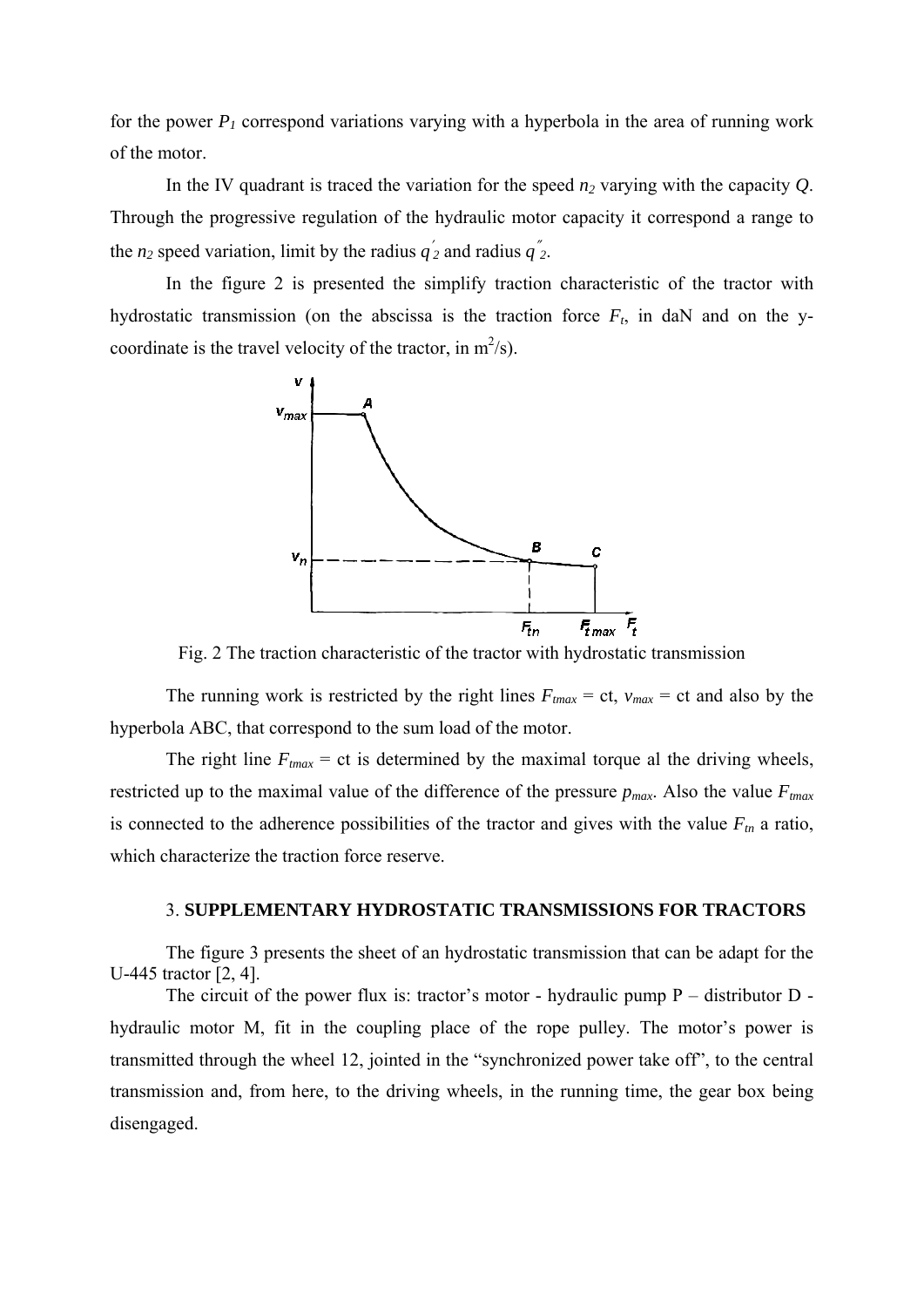

Fig. 2 The sheet of the tractor's transmission: P-hydraulic pump; M- hydraulic motor; R-oil tank; RL-coupling cock; D-distributor; F-power flow

The hydrostatic transmission can include a hydraulic motor with the following parameters:

- the volumetric capacity  $V = 250 \text{ cm}^3/\text{rot}$ ;
- the different of pressure at continuous work duty  $\Delta p = 9$  MPa;
- the different of pressure at intermittent work duty  $\Delta p = 10 \text{ MPa}$ ;
- the maximal fluid pressure  $p_{max}$  = 16 MPa;
- the maximal speed  $n_{mh} = 250$  rot/min;
- the efficiency  $\eta_{mh} = 0.9$ .

The maximal capacity of the hydraulic motor is:  $Q_{\text{max}} = \frac{V \cdot n_{\text{min}}}{V} \cdot 10^{-3} = 70$ *mh*  $Q_{\text{max}} = \frac{V \cdot n_{\text{mh}}}{V}$ η l/min

The maximal power at the hydraulic motor axle is:  $P_{\text{max}} = \frac{Q_{\text{max}} - Q}{600} = 11.66$ 600  $P_{\text{max}} = \frac{Q_{\text{max}} \Delta p}{600 \cdot \eta_{\text{min}}}$ *mh*  $P_{\text{max}} = \frac{Q_{\text{max}} \Delta p}{\epsilon_0 \epsilon_0}$ η kW

The tangential force will be: 
$$
F_{tg} = \frac{10^3 P_{\text{max}} \eta_{tr} i_{tr}}{r \frac{\pi n_{mh}}{30}} = 2477.982 \text{ daN},
$$

where  $r = 0.636$  m is the radius of the driving wheel of the tractor,  $i_{tr} = 4.163$  is the reduction ratio from the hydraulic motor at the driving wheels of the tractor, end  $\eta_{tr}$  = 0.85 is the efficiency of the transmission [3].

The maximal road adherence force is:  $F_{\text{max}} = \mu_{ad} \frac{2.333 \text{ m/s}}{2.5 \text{ m/s}} = 1381.333$ 3  $F_{\text{max}} = \mu_{ad} \frac{2GL + 3F_{tg}r}{3L} = 1381.333 \text{ daN},$